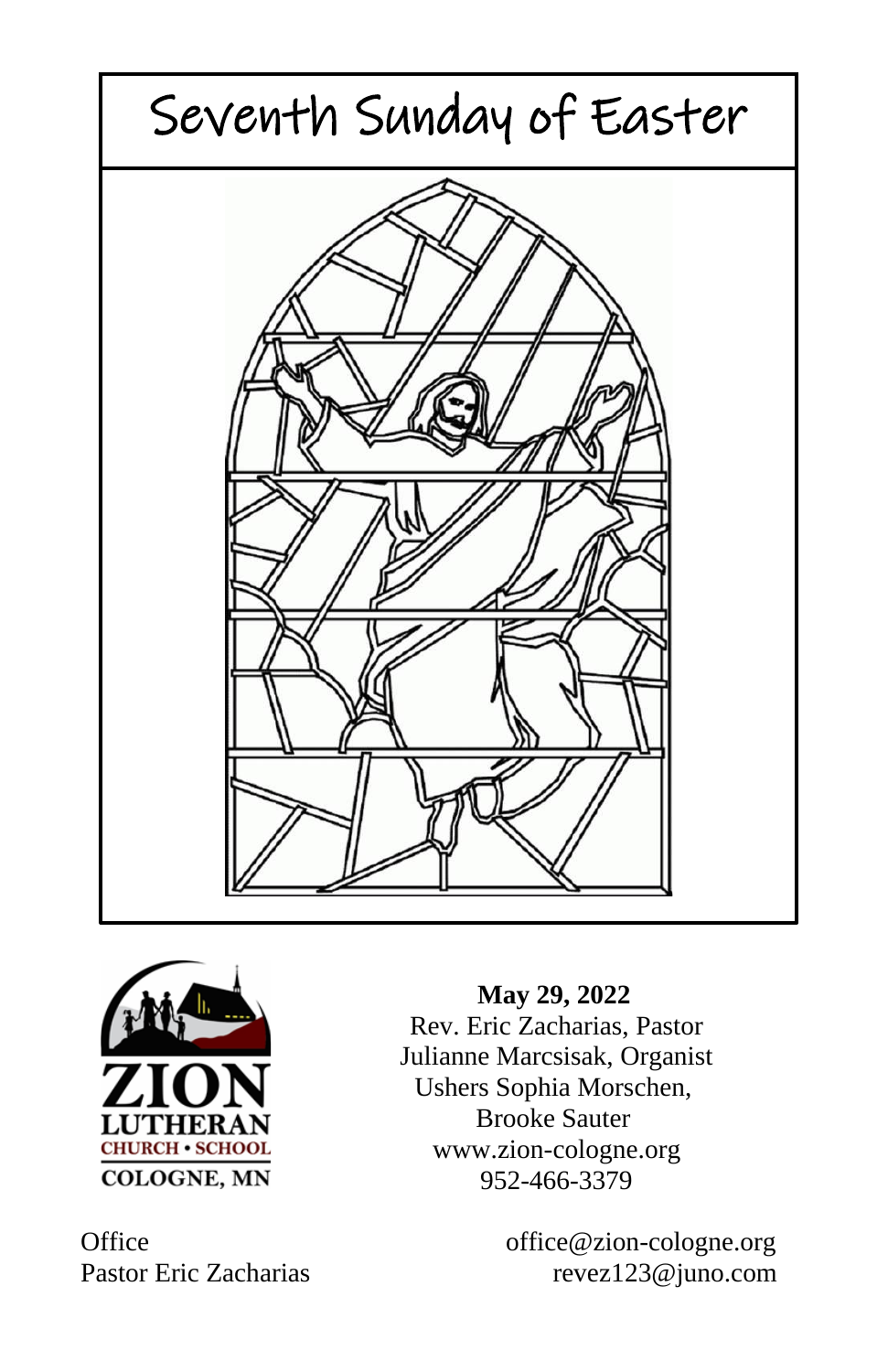**Prayer Before Worship** *Almighty God, Father of glory, give us the Spirit of wisdom that our hearts are enlightened, knowing the hope to which you called us, our inheritance with the saints, and the immeasurable greatness of your power in all who believe: in Jesus' name. Amen.*

**This Week's Prayer List** We pray for a portion of Zion's family and friends…Tim and Kris Huinker; Ashley Huinker; Matt Huinker; Nicholas Huinker; Robert Ische; Ben, Jenny, Mason, Ella, Adeline Ische. We pray for those under the care of a physician, undergoing treatment and therapy, for all difficulties meeting obligations, and a strong faith for every need.

**Congratulations to our Zion Graduates \*** Ava Dose, Sam Dose, and Quinn Kemp and to our High School and Higher Ed graduates!

**Altar flowers** are in memory of Victor & Jeanette Rolf, Helen Rolf, & Fred Neidhold, given by Pastor John Rolf & Eunice (Rolf) Neidhold.

**Floral Arrangement** given by Pastor and Mary Zacharias for 34 years of marriage on May  $28<sup>th</sup>$  and Pastor's ordination on May  $29<sup>th</sup>$ .

**Fellowship Time –** After our worship service all are welcome to come celebrate the graduates and have cake and lemonade.

**Zion holds a Memorial Day Service** dedicated to thank God for our beloved land and for the opportunities we have in this nation, and to give tribute to those whose lives were given in service to our country. Service  $(9:30)$  is followed by a presentation in the cemetery  $(\sim 10:30)$ .

**VBS –** Next meeting will be Thursday, June 2 from 5:30pm-6:45pm. Please contact Mary Zacharias (mary.pianomom74@gmail.com or 952-843-3697) if you are interested but can't attend the meeting

# **Thursday Bible Class \* 7pm \* Christians in a Woke World**

**Singers Wanted –** There is a festival choir planned for the opening worship service at the Minnesota South District Convention on Thursday, June  $9<sup>th</sup>$  at 5pm. There will be a rehearsal on Monday, June 6 th at 7pm at St. John's Chaska. Contact: Julie Pallas at 952-200-2573.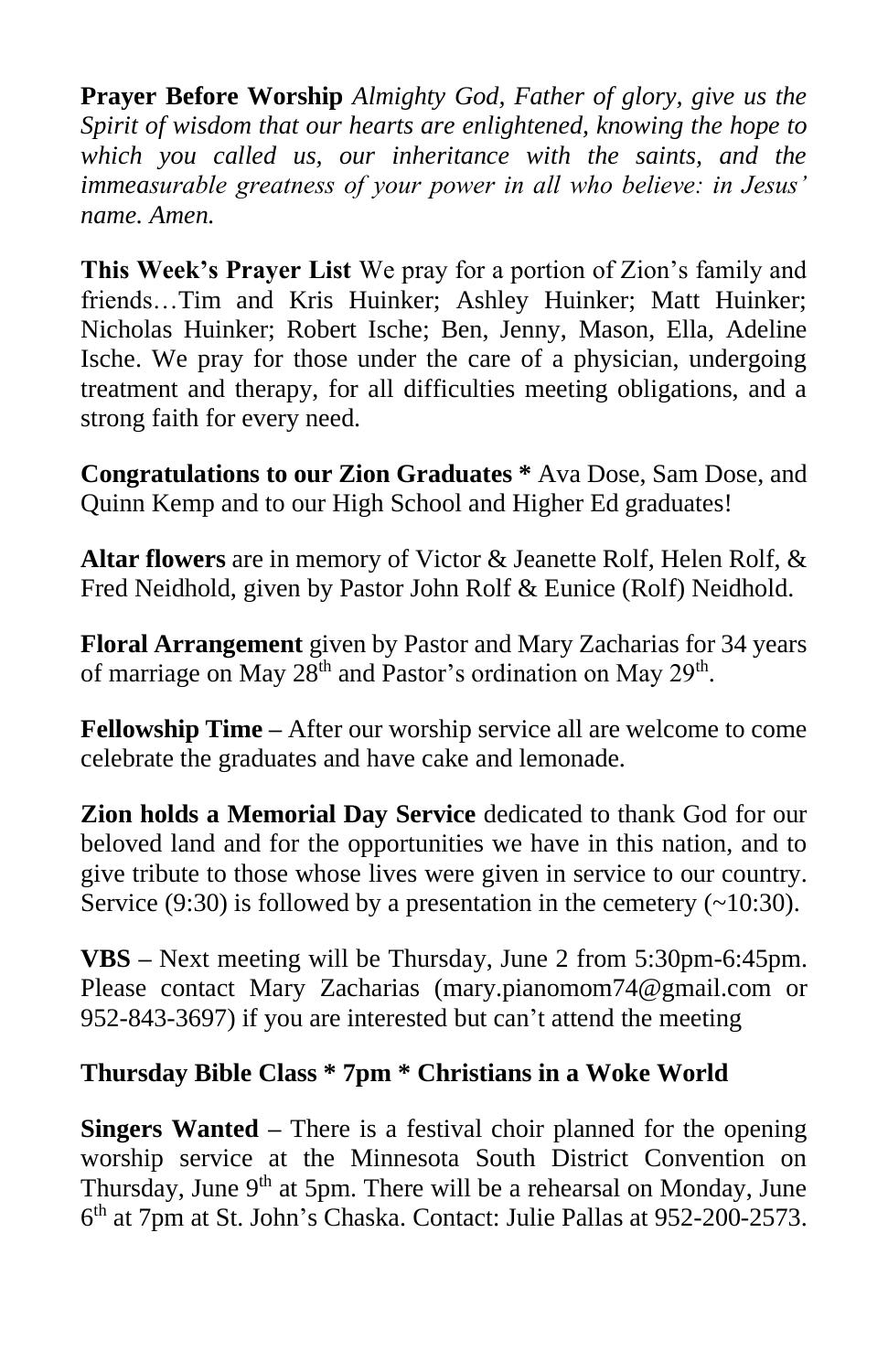# **Opening Hymn # 493 (vv. 1-3) "A Hymn of Glory Let Us Sing"**

 $\mathbf{\mathbf{P}}$  Jesus Christ is risen!

C He is risen, indeed! Alleluia!

- P Before Jesus ascended into heaven, he said to his disciples,
- C This is what I told you while I was still with you-- "Everything must be fulfilled that is written about me in the Law of Moses, the Prophets and the Psalms."
- P Then Jesus opened their minds so they could understand the Scriptures. He said,
- C "This is what is written: The Messiah will suffer and rise from the dead on the third day, and repentance for the forgiveness of sins will be preached in his name to all nations, beginning at Jerusalem.
- $\boxed{\mathbf{P}}$  Jesus also said, "All authority has been given to Me in heaven and on earth. Go therefore and make disciples of all the nations, baptizing them in the name of the Father and the Son and the Holy Spirit,
- C Teaching them to observe all that I commanded you; and lo, I am with you always, even to the end of the age."

# **Hymn # 493 (v. 4) "A Hymn of Glory, Let Us Sing"**

- **P** When Jesus ascended on high, "Christ did not enter a sanctuary" made with human hands that was only a copy of the true one; he entered heaven itself, now to appear for us in God's presence." (Hebrews 9:24)
- C There is one God and one mediator between God and man, the man Christ Jesus, who gave himself as a ransom for all men--the testimony given at the proper time. (1 Timothy 2:5)
- **P** Jesus entered the Most Holy Place once for all by his own blood, having obtained eternal redemption
- C Through the eternal Spirit, Jesus offered himself as a perfect sacrifice to God; therefore the blood of Christ will cleanse our consciences from acts that lead to death, so that we may serve the living God! (Hebrews 9:12, 14)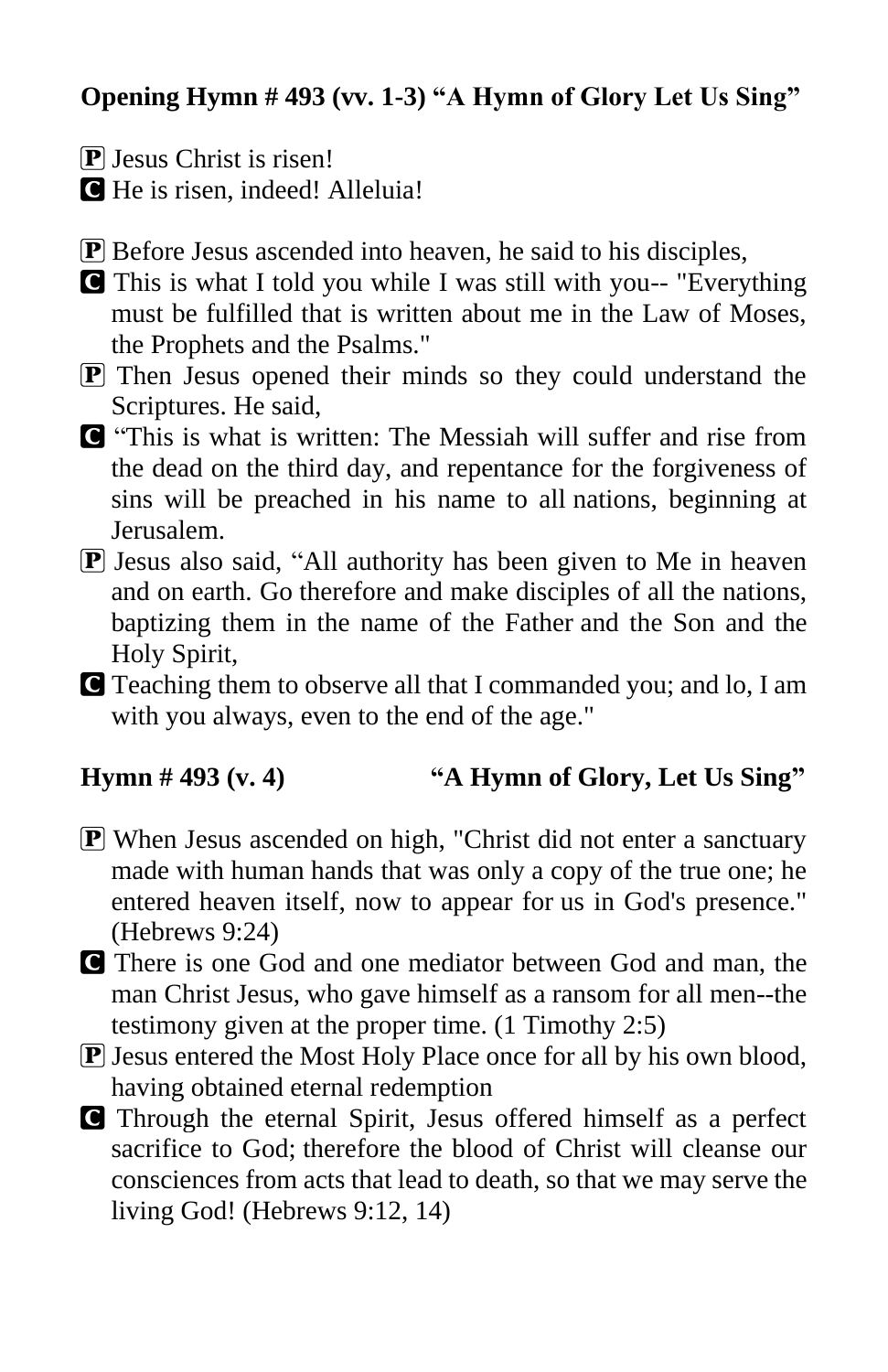*Alleluia! Let praises ring!* **# 822** *To God the Father let us bring Our songs of adoration. To Him through everlasting days Be worship, honor, power and praise, Whose hand sustains creation. Singing, ringing: Holy, holy, God is holy, Spread the story of our God, the Lord of Glory.*

- **P** We confess our sins to God our heavenly Father.
- C Most merciful God, we confess that we have sinned against you in thought, word, and deed, by what we have done, and by what we have left undone. We have not loved you with our whole heart; we have not loved our neighbors as ourselves. For our error, we are truly sorry and humbly repent. For the sake of your Son, Jesus Christ, have mercy on us and forgive us, that we may delight in your will and walk in your ways to the glory of your holy name.

*Alleluia! Let praises ring! Unto the Lamb of God we sing, In Whom we are elected. He bought His Church with His own blood, He cleansed her in that blessèd flood, And as His bride selected. Holy, holy is our union and communion, His befriending gives us joy and peace unending.*

- **P** Christ was sacrificed once to take away the sins of many people; and he will appear a second time, not to bear sin, but to bring salvation to those who are waiting for him (Hebrews 9:28).
- C And if any man sins, we have an Advocate with the Father, Jesus Christ, the Righteous One: and he is the propitiation for our sins—and not for our sins only, but for the sins of the whole world (1 John 1b,2).
- P Therefore, by the command of our Lord and Savior Jesus Christ, our risen and ascended Lord, I announce that your sins are forgiven, in the Name of the Father † Son † Holy Spirit.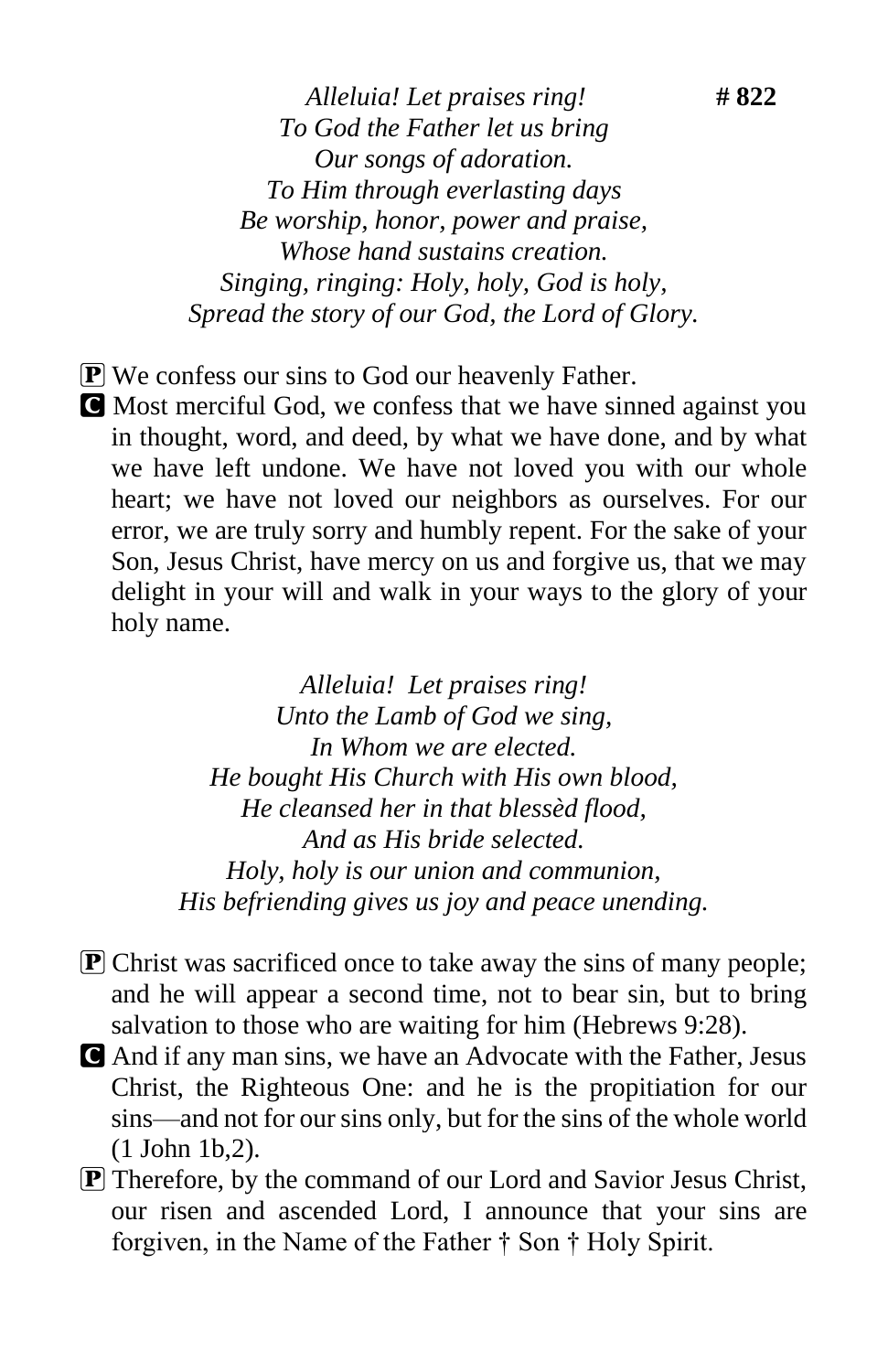*Alleluia! Let praises ring! Unto the Holy Ghost we sing For our regeneration. The saving faith in us He wrought And us unto the Bridegroom brought, Made us His chosen nation. Glory! Glory! Joy eternal, bliss supernal; There is manna and an endless, glad hosanna.*

**Collect for the Day \*** O King of glory, Lord of hosts, uplifted in triumph far above all heavens, leave us not without consolation but send us the Spirit of truth whom You promised from the Father; for You live and reign with Him and the Holy Spirit, one God, now and forever. Amen!

### **First Reading Acts 1:12-26**

*The disciples appoint Matthias to take Judas' place.*  $\boxed{\mathbf{P}}$  This is the Word of the Lord.  $\boxed{\mathbf{C}}$  Thanks be to God.

### **Epistle Reading Revelation 22:1-6**

*Blessed are they who believe–they will reign forever* **P** This is the Word of the Lord. **C** Thanks be to God.

> *Alleluia! Let praises ring! Unto our Triune God we sing; Blest be His Name forever! With angel hosts let us adore And sing His praises more and more For all His grace and favor! Singing, ringing: Holy, holy, God is holy, Spread the story of our God, the Lord of Glory!*

P The Gospel of our Lord, according to St. John, chapter 17. C Praise be to you, O Lord.

 $\boxed{\mathbf{P}}$  This is the Gospel of our Lord.  $\boxed{\mathbf{P}}$  Praise be to you, O Christ.

Gospel Reading John 17:20-26

**Children's Message**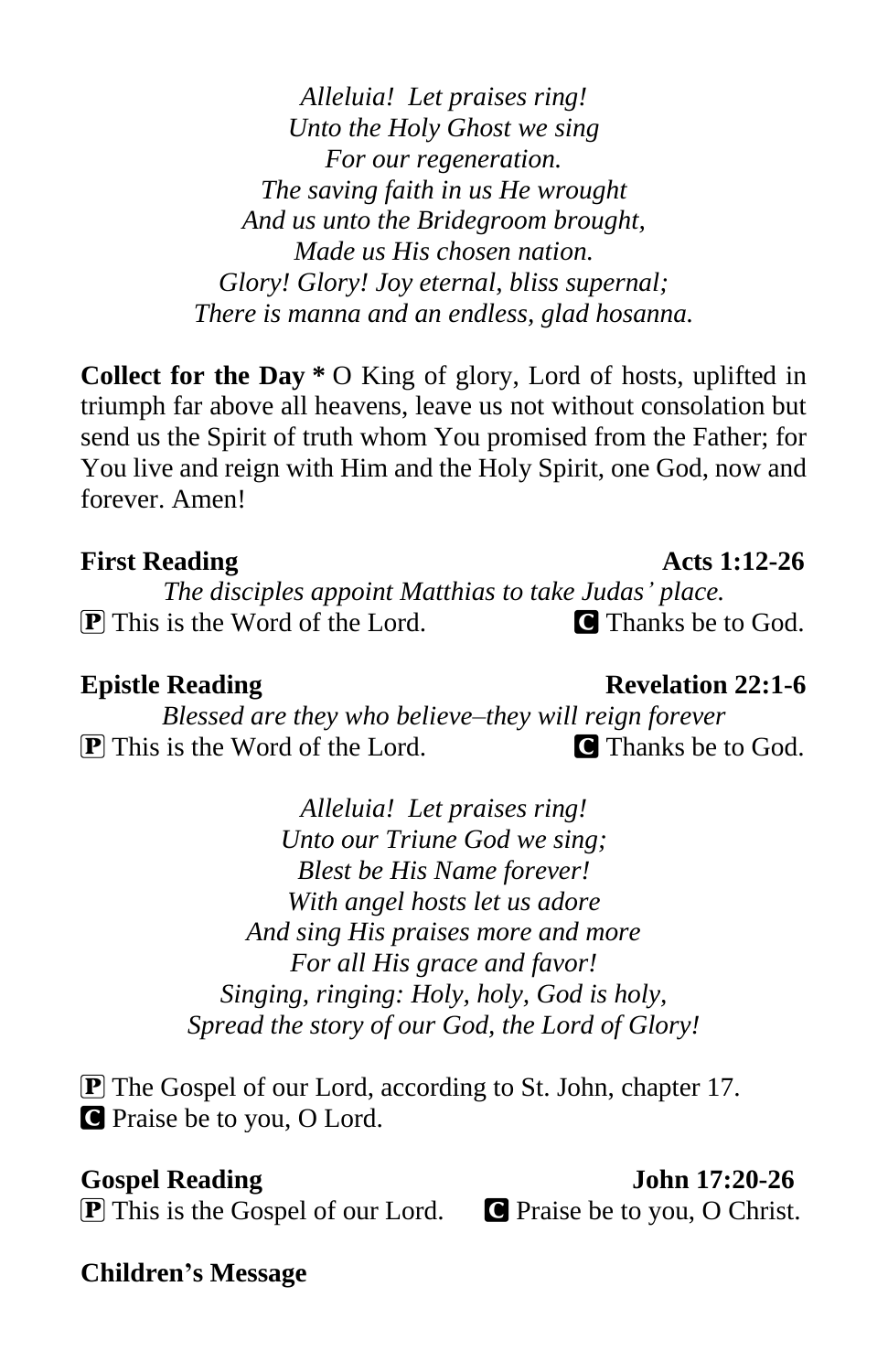### **Sermon Hymn # 479 (tune: 648) "Christ Is Risen"**

**Sermon Cast Your Lot with Christ Acts 1:21-26** *Bear witness to the truth; be numbered with Christ.*

# **Hymn of Praise # 538 "Praise Be to Christ"**

# **Prayers**

**P** Bless we the Lord. C Thanks be to God. **P** The Lord be with you  $\dagger$  shine upon you  $\dagger$  grant you peace. **C** Amen.

> *Be now our joy on earth, O Lord!* **# 493** *And be our future great reward! Alleluia! Alleluia! Then, throned with you, forever, we Shall praise your name eternally! Alleluia! Alleluia! Alleluia! Alleluia! Alleluia!*

*O risen Christ, ascended Lord, All praise to you let earth accord, Alleluia! Alleluia! You are, while endless ages run, With Father and with Spirit one. Alleluia! Alleluia! Alleluia! Alleluia! Alleluia!*

# **Recognition of our Armed Forces & Memorial Day \* K-8 Choir**

- Armed Forces Medley "The Pride of America"
- Pledge of Allegiance
- National Anthem

# **Academic Recognition Mr. Tom Marcsisak**

- Zion's Graduates (Ava Dose, Sam Dose, Quinn Kemp)
- High School Graduates
- Achievements of Zion Alumni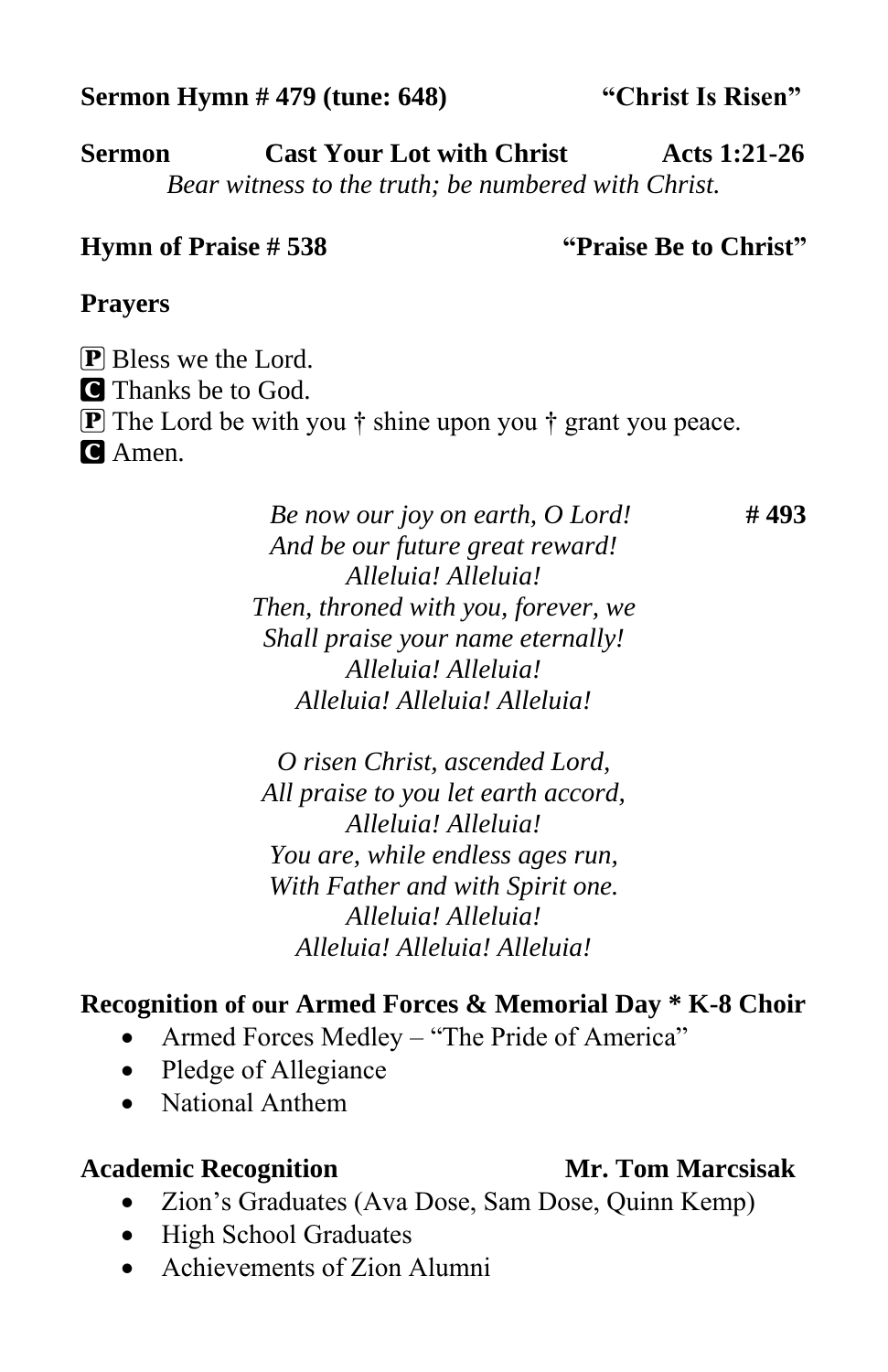### **Finances**

 $\sim$ **s** 

| Salary:                          |                |
|----------------------------------|----------------|
| Beginning Balance $(1/1/2022)$   | \$61,721.74    |
| <b>YTD</b> Income                | \$124,208.61   |
| <b>YTD Expenses</b>              | $-$184,374.17$ |
| Current Balance (5/18)           | \$1,556.18     |
| <b>Missions:</b>                 |                |
| Year to date total $(5/20)$      | \$3,520.00     |
| <b>Budgeted</b>                  | \$3,520.00     |
| Non-budgeted                     | \$0            |
| 2022 Pledged                     | \$6,500.00     |
| <b>2022 Goal</b>                 | \$15,000.00    |
| LHS:                             |                |
| Year to date total $(5/20)$      | \$18,542.66    |
| 2022 Commitment                  | \$21,395.00    |
| Per communicant member           | \$55.00        |
| <b>Building/Repair Fund:</b>     |                |
| Account Balance (5/19)           | \$15,345.74    |
| Suggested household contribution | \$550.00       |

# **Dear Members of Zion Lutheran Church,**

The family of Donald Herrmann wishes to thank everyone for their prayers and kindness with the passing of our father. Don truly loved his family, friends, and his church family. He loved Zion and was very committed to it. Coming back to here has brought a floodgate of happy memories for our family. From weddings and baptisms, to confirmations and graduations and now finally his funeral. Blessings to you all. Cathy Walden and Lois Geyen

**Mayer Lutheran Alums –** Mr. Dave Lane is retiring at the end of this school year. If anyone wants to send him a note of congratulations or well wishes, they are encouraged to do so. His address is 9350 Morgan Lane, Cologne, MN 55322.